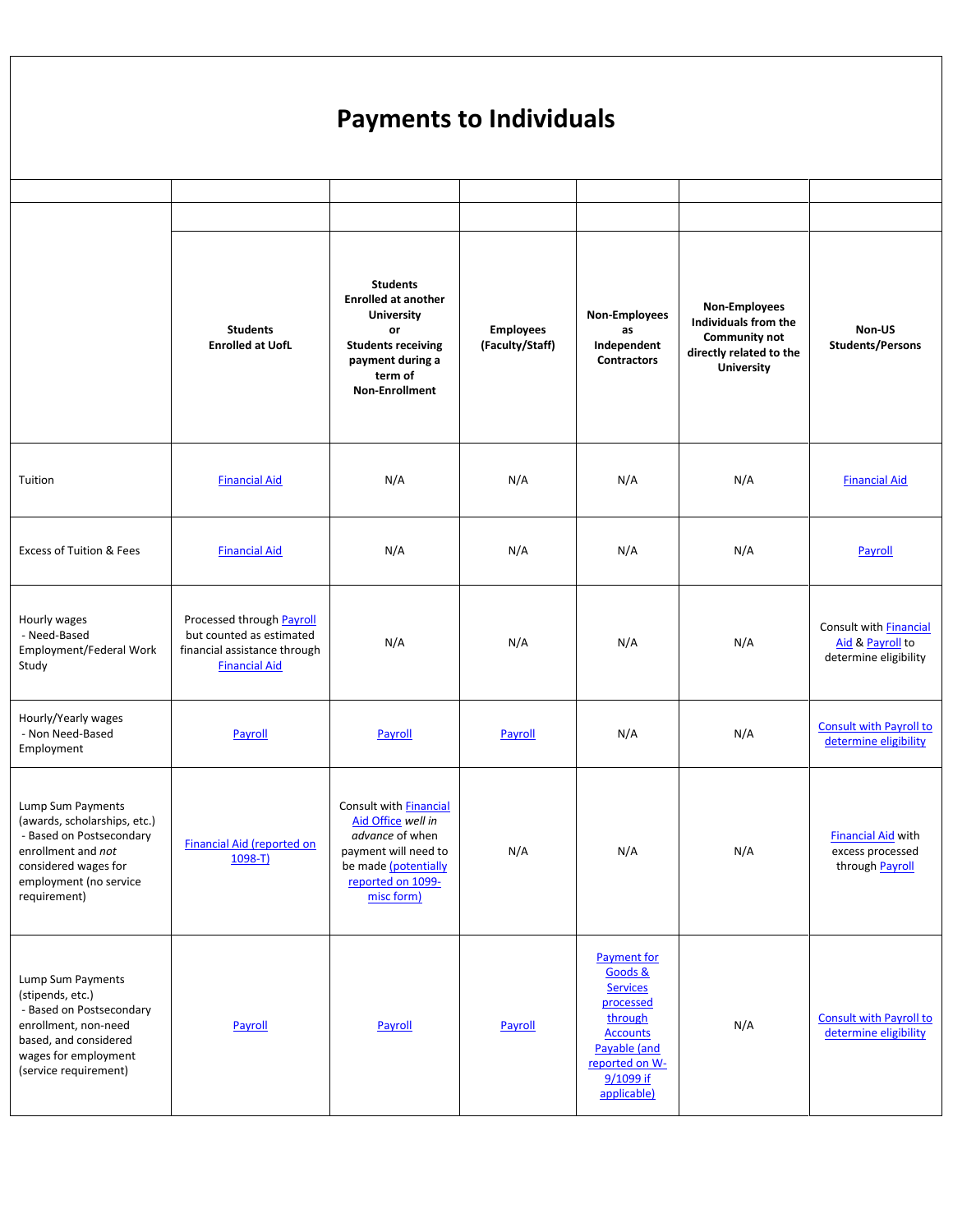| Reimbursements for travel<br>and misc. expenses (when<br>acting in the capacity of a<br>student for their<br>educational benefit)                                     | <b>Financial Aid (reported on</b><br>$1098-T$                                                                                                                                                                                  | <b>Consult with Financial</b><br>Aid Office well in<br>advance of when<br>payment will need to<br>be made (potentially<br>reported on 1099-<br>Misc form)                                                                                                             | N/A                                                                                                                                                                                                             | N/A                                                                                                                 | N/A                                                                                                                                                                                                                                                                        | If educational related,<br>needs to be processed<br>through Payroll so<br>that the appropriate<br>tax treaties can be<br>applied.                                                                                                                                                                     |
|-----------------------------------------------------------------------------------------------------------------------------------------------------------------------|--------------------------------------------------------------------------------------------------------------------------------------------------------------------------------------------------------------------------------|-----------------------------------------------------------------------------------------------------------------------------------------------------------------------------------------------------------------------------------------------------------------------|-----------------------------------------------------------------------------------------------------------------------------------------------------------------------------------------------------------------|---------------------------------------------------------------------------------------------------------------------|----------------------------------------------------------------------------------------------------------------------------------------------------------------------------------------------------------------------------------------------------------------------------|-------------------------------------------------------------------------------------------------------------------------------------------------------------------------------------------------------------------------------------------------------------------------------------------------------|
| Reimbursements for travel<br>and misc. expenses (when<br>acting in the capacity of an<br>employee and there is a<br>business purpose)                                 | <b>Accounts Payable</b>                                                                                                                                                                                                        | <b>Accounts Payable</b>                                                                                                                                                                                                                                               | <b>Accounts Payable</b>                                                                                                                                                                                         | Same as Above<br>(includes<br>reimbursement<br>of any expenses<br>related to job)                                   | Accounts Payable (i.e.<br>University volunteer,<br>advisor,<br>etc.)(reported on W-<br>9/1099)                                                                                                                                                                             | <b>Accounts Payable</b>                                                                                                                                                                                                                                                                               |
| Payments made directly to<br>a vendor for travel (PanAm,<br>Southwest, etc.) and misc.<br>expenses made on behalf of<br>an individual (for non-<br>athletic purposes) | If business related or for U<br>of L sponsored event, no<br>reporting/review<br>necessary. If for<br>educational purposes,<br>Financial Aid Office must be<br>contacted before<br>arrangement are made<br>(reported on 1098-T) | If business related or<br>for U of L sponsored<br>event, no<br>reporting/review<br>necessary. If for<br>educational purposes,<br><b>Financial Aid Office</b><br>must be contacted<br>before arrangements<br>are made (potentially<br>reported on 1099-<br>Misc. form) | Through PanAm,<br>Swabiz, PeopleSoft,<br>etc. on behalf of<br>employee                                                                                                                                          | Through PanAm,<br>Swabiz,<br>PeopleSoft, etc.<br>on behalf of<br>contractor and<br>included in total<br>cost of job | Through PanAm,<br>Swabiz, PeopleSoft,<br>etc. on behalf of<br>volunteer, advisor,<br>etc. if business<br>purpose                                                                                                                                                           | If<br>educational/experienc<br>e related, value of<br>payments will be<br>submitted through<br>Pavroll (as a taxable<br>income item). If tax<br>treaty does not exist<br>or allow no taxes to be<br>collected, department<br>will be responsible for<br>payment of any taxes<br>that must be withheld |
| Reimbursement to<br>faculty/staff for travel<br>expenses of students or<br>others                                                                                     | Must be reviewed by<br>Financial Aid Office prior to<br>taking trip (reported on<br>$1098-T$                                                                                                                                   | If business related or<br>for U of L sponsored<br>event, no<br>reporting/review<br>necessary. If for<br>educational purposes,<br><b>Financial Aid Office</b><br>must be contacted<br>before arrangements<br>are made (potentially<br>reported on 1099-<br>Misc. form) | Process employee<br>reimbursement<br>through Accounts<br>Payable, but if<br>student expenses<br>included, needed<br>to have <b>Financial</b><br><b>Aid Office</b> review<br>and approval<br>before taking trip. | N/A                                                                                                                 | If business related or<br>U of L sponsored<br>event, no<br>reporting/review<br>necessary. If for<br>educational/experien<br>ce purposes, contact<br><b>Controller's Office to</b><br>make arrangements<br>(value of expenses<br>potentially reported<br>on 1099-Misc form) | ١f<br>educational/experienc<br>e related, value of<br>payments will be<br>submitted through<br>Payroll (as a taxable<br>income item). If tax<br>treaty does not exist<br>or allow no taxes to be<br>collected, department<br>will be responsible for<br>payment of any taxes<br>that must be withhe   |
| Other types of funding,<br>including Scholarship,<br>grants, fellowships, awards,<br>etc.                                                                             | Financial Aid (reported on<br>$1098-T$                                                                                                                                                                                         | Consult with <b>Financial</b><br>Aid Office well in<br>advance of when<br>payment will need to<br>be made (potentially<br>reported on 1099-<br>Misc form)                                                                                                             | N/A                                                                                                                                                                                                             | N/A                                                                                                                 | N/A                                                                                                                                                                                                                                                                        | <b>Financial Aid with</b><br>excess processed<br>through Payroll                                                                                                                                                                                                                                      |
| Prizes awarded not based<br>on Postsecondary<br>enrollment (i.e. general<br>contest open to University<br>population)                                                 | <b>Accounts Payable (reported</b><br>on W-9/1099)                                                                                                                                                                              | <b>Accounts Payable</b><br>(reported on W-<br>9/1099                                                                                                                                                                                                                  | <b>Process through</b><br>Payroll as an<br>additional payment                                                                                                                                                   | N/A                                                                                                                 | <b>Accounts Payable</b><br>(reported on W-<br>9/1099)                                                                                                                                                                                                                      | Submit through<br>Payroll. Any applicable<br>taxes will be withheld<br>based on tax treaty<br>agreement.                                                                                                                                                                                              |